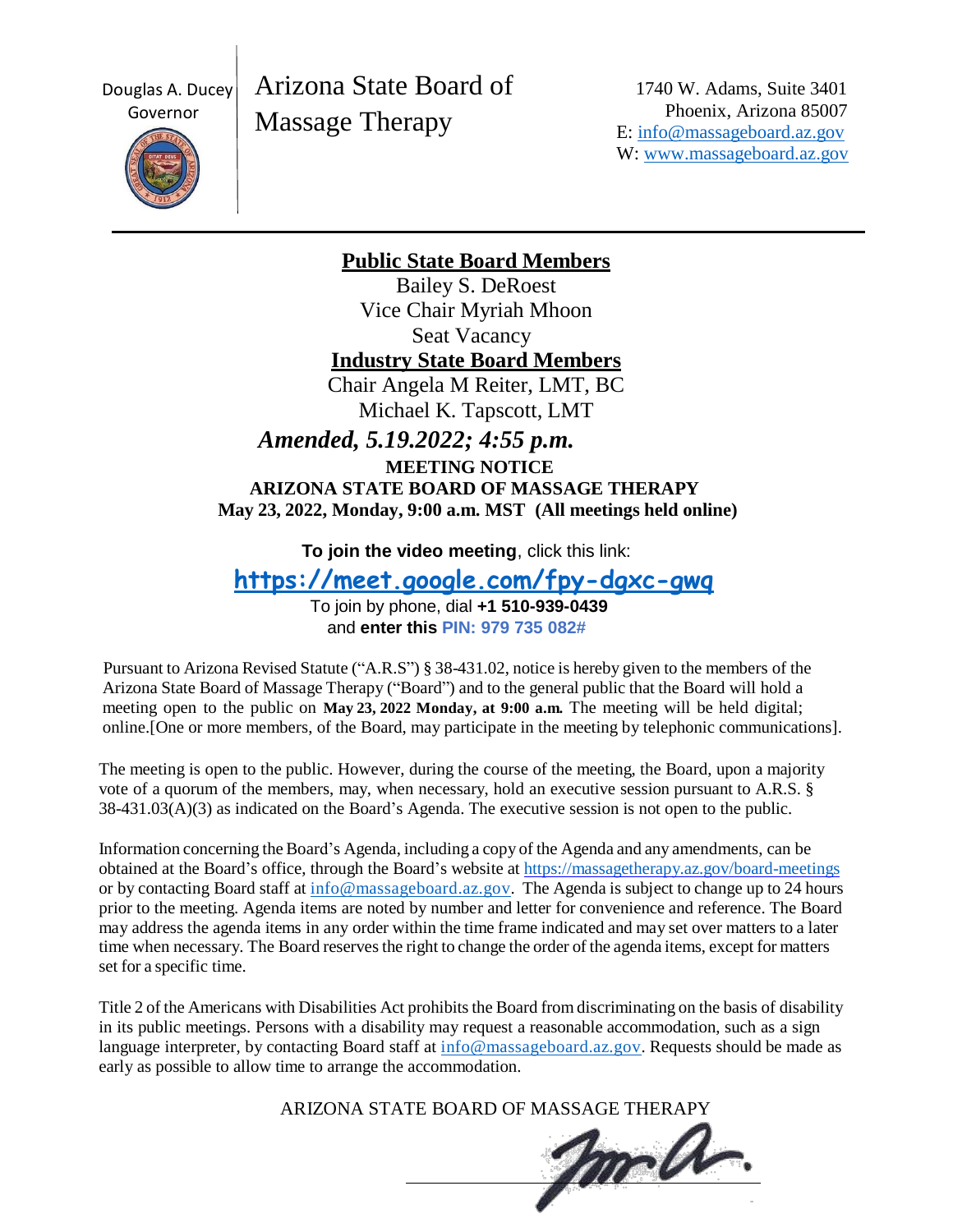Douglas A. Ducey Governor

Arizona State Board of Massage Therapy

1740 W. Adams, Suite 3401 Phoenix, Arizona 85007 Email: [info@massageboard.az.gov](mailto:info@massageboard.az.gov) Website: [www.massageboard.az.gov](http://www.massageboard.az.gov/)

Angela M. Reiter, LMT, BC - Chair Myriah Mhoon - Vice Chair Bailey S. DeRoest Michael K. Tapscott, LMT Vacant, Public Member *Amended, 5.19.2022; 4:55 p.m.*  **MAY 23, 2022 at 9:00 a.m. MST Board Meeting Agenda** 

*(All meetings are conducted online)* **Join the video meeting**, click this link: **<https://meet.google.com/fpy-dgxc-gwq>** To join by phone, dial **+1 510-939-0439** and **enter this PIN 979 735 082#**

**NOTE:** The Chair of the Arizona State Board of Massage Therapy ("Board") reserves the right to change the order of items published on this agenda, except for public hearings set for a specific time. During the Board meeting, and upon a vote of the majority of a quorum, the Board may go into Executive Session to obtain legal advice from the Board's attorney(s) pursuant to Arizona Revised Statute ("A.R.S.") § 38-431.03(A)(3) on any items listed on the agenda. All meeting attendees whose presence is not required in an Executive Session may remain in the board meeting room when the Board withdraws to chambers for an Executive Session. Any and all legal action by Board members will only take place in Open Session.

In accordance with the Open Meeting Law, the Board has a civility policy that prohibits any type of disorderly conduct that disrupts the Board from carrying out its business. Individuals found violating this policy will be asked to modify their behavior and act civilly, and if the disorderly conduct continues, the person may be removed from the meeting.

**The Americans with Disabilities Act:** Persons with disabilities may request reasonable accommodations, such as sign language interpreters. Requests should be made as early as possible to allow time to arrange the accommodation. This document is available in alternative format upon request.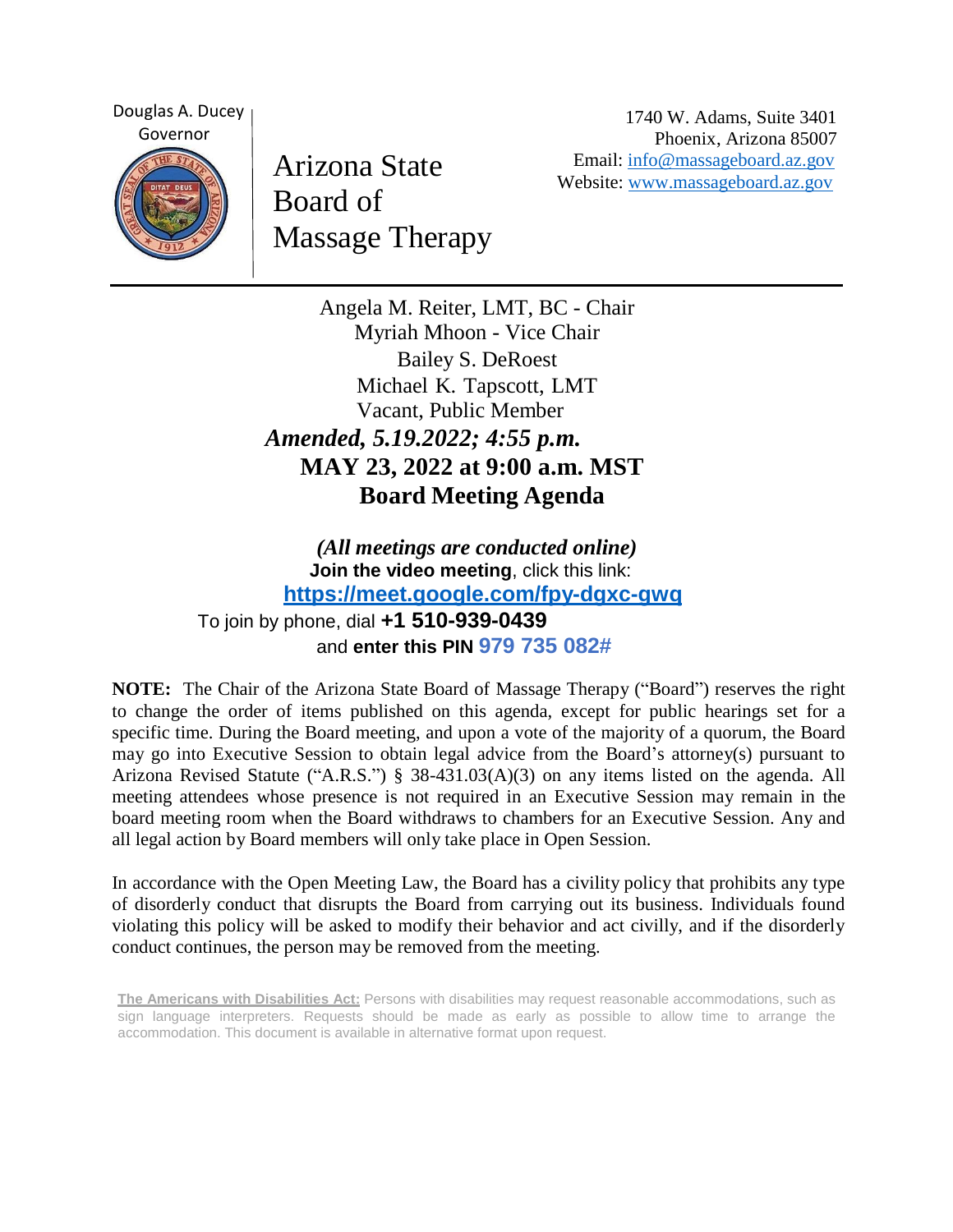# **I. CALL TO ORDER – Chair**

## **II. ROLL CALL – Executive Director**

## **III. CALL TO THE PUBLIC – Chair**

Pursuant to A.R.S. § 38-431.01(H), the Board may make an open call to the public during a public meeting, subject to reasonable time, (*three minutes*), place and manner restrictions, to allow individuals to address the public body on any issue within the jurisdiction of the public body. However, members of the Board are not allowed to discuss or take legal action on matters raised during an open call to the public unless the matters are properly noticed for discussion and legal action. The Board, however, may ask staff to review a matter or may ask that a matter be put on a future agenda.

## **IV. DECLARATION OF CONFLICTS OF INTEREST – A.R.S. § 38-503 – Chair**

## V. REVIEW, DISCUSSION AND POSSIBLE ACTION ON BOARD **M E E T I N G MINUTES – Chair**

A. Discussion and approval of the Massage Board Open Minutes from the May 17, 2022 monthly meeting.

#### **VI. CHAIR'S REPORT – Introduction of Board Meeting Speaker**

Review, discussion and possible action relating to the following items:

- A. Presentation by: Ralph Richey, NBCR, CREd, Clinical Reflexologist THE REFLEXOLOGY CLINIC/REFLEXOLOGY INSTITUTE OF ARIZONA, Scottsdale, AZ
- **VII. ITEMS FOR BOARD REVIEW, DISCUSSION AND POSSIBLE ACTION – Chair**  Upon a vote of the majority of a quorum, the Board may go into Executive Session, pursuant to A.R.S. § 38-431.03(A)(2) to discuss or consider records exempt, by law, from public inspection, including the receipt and discussion of information or testimony that is specifically required to be maintained as confidential by state or federal law.
	- A. Formal Hearing(s)

Vacant

B. Forma Interview(s)

Vacant